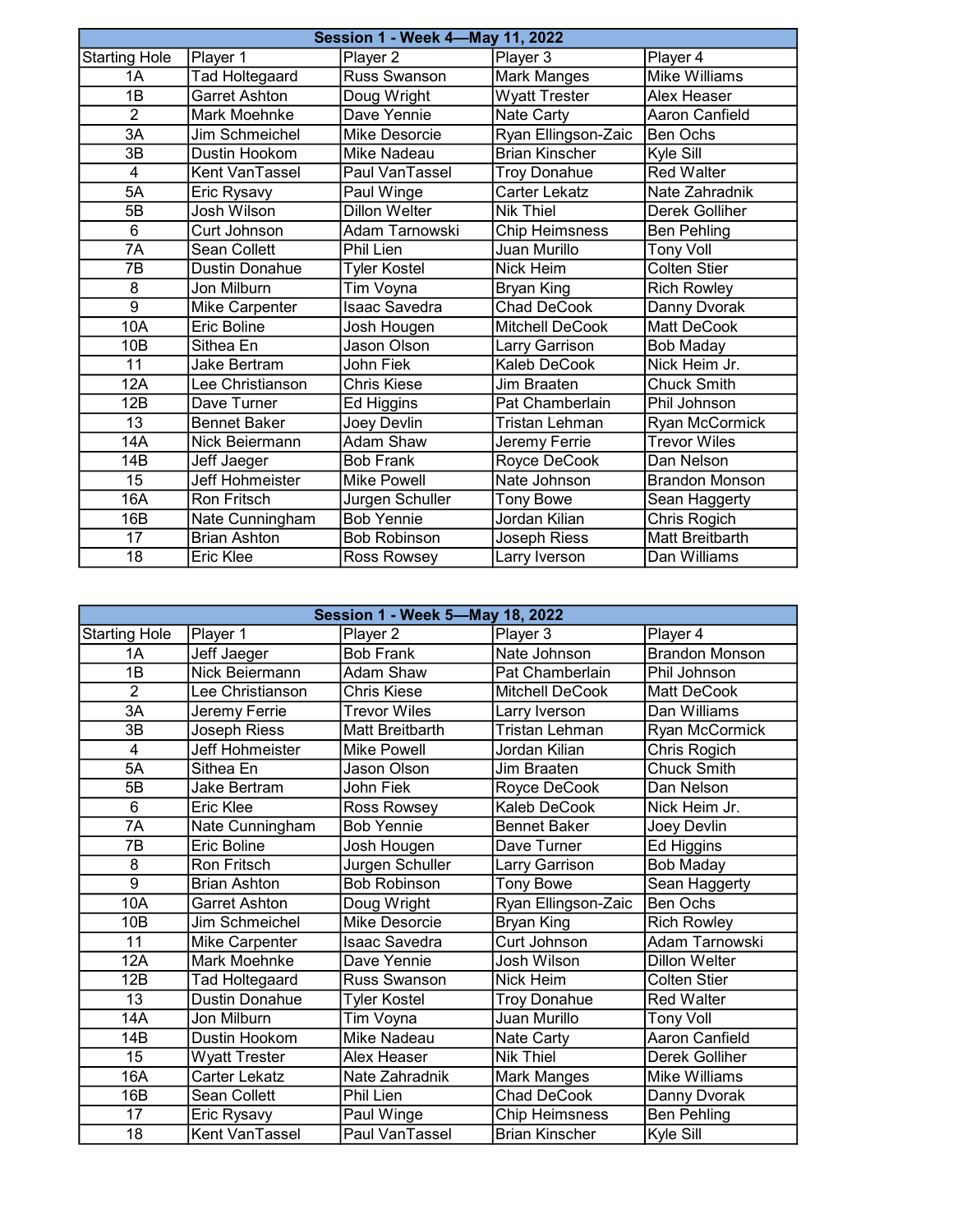|                      | <b>Session 1 - Week 6-May 25, 2022</b> |                      |                       |                       |  |
|----------------------|----------------------------------------|----------------------|-----------------------|-----------------------|--|
| <b>Starting Hole</b> | Player 1                               | Player 2             | Player 3              | Player 4              |  |
| 1A                   | <b>Mitchell DeCook</b>                 | Danny Dvorak         | Jeremy Ferrie         | Nate Zahradnik        |  |
| 1B                   | Jeff Hohmeister                        | <b>Mike Nadeau</b>   | Royce DeCook          | <b>Red Walter</b>     |  |
| $\overline{2}$       | Jake Bertram                           | <b>Tyler Kostel</b>  | Larry Iverson         | Mike Williams         |  |
| 3A                   | Jeff Jaeger                            | Paul VanTassel       | <b>Kaleb DeCook</b>   | <b>Colten Stier</b>   |  |
| 3B                   | Nate Cunningham                        | Dave Yennie          | Pat Chamberlain       | <b>Ben Pehling</b>    |  |
| 4                    | Eric Boline                            | Isaac Savedra        | Jim Braaten           | <b>Tony Voll</b>      |  |
| 5A                   | Sithea En                              | Tim Voyna            | <b>Tony Bowe</b>      | Ben Ochs              |  |
| 5B                   | Lee Christianson                       | Phil Lien            | Larry Garrison        | <b>Rich Rowley</b>    |  |
| $6\overline{6}$      | <b>Bennet Baker</b>                    | <b>Dillon Welter</b> | Joseph Riess          | Alex Heaser           |  |
| $\overline{7A}$      | <b>Brian Ashton</b>                    | Doug Wright          | Dave Turner           | Adam Tarnowski        |  |
| 7B                   | Ron Fritsch                            | Mike Desorcie        | Nate Johnson          | Kyle Sill             |  |
| 8                    | Eric Klee                              | Russ Swanson         | Nick Beiermann        | Paul Winge            |  |
| $\overline{9}$       | Jordan Kilian                          | Aaron Canfield       | Tristan Lehman        | Derek Golliher        |  |
| 10A                  | Nate Carty                             | Chris Rogich         | <b>Nik Thiel</b>      | Ryan McCormick        |  |
| 10B                  | Tad Holtegaard                         | Ross Rowsey          | Eric Rysavy           | Adam Shaw             |  |
| 11                   | Jim Schmeichel                         | Jurgen Schuller      | <b>Brian Kinscher</b> | <b>Brandon Monson</b> |  |
| 12A                  | Garret Ashton                          | <b>Bob Robinson</b>  | Curt Johnson          | Ed Higgins            |  |
| 12B                  | Josh Wilson                            | Joey Devlin          | Wyatt Trester         | Matt Breitbarth       |  |
| $\overline{13}$      | <b>Sean Collett</b>                    | <b>Chris Kiese</b>   | Bryan King            | <b>Bob Maday</b>      |  |
| 14A                  | Jon Milburn                            | Jason Olson          | Ryan Ellingson-Zaic   | Sean Haggerty         |  |
| 14B                  | Mike Carpenter                         | Josh Hougen          | Juan Murillo          | Chuck Smith           |  |
| 15                   | Mark Moehnke                           | <b>Bob Yennie</b>    | <b>Chip Heimsness</b> | Phil Johnson          |  |
| 16A                  | Kent VanTassel                         | <b>Bob Frank</b>     | Nick Heim             | Nick Heim Jr.         |  |
| 16B                  | <b>Dustin Donahue</b>                  | John Fiek            | Mark Manges           | Dan Williams          |  |
| 17                   | Dustin Hookom                          | <b>Mike Powell</b>   | <b>Troy Donahue</b>   | Dan Nelson            |  |
| $\overline{18}$      | <b>Chad DeCook</b>                     | Matt DeCook          | Carter Lekatz         | <b>Trevor Wiles</b>   |  |

| Team Event Night-June 1, 2022 |                        |                       |                        |                       |
|-------------------------------|------------------------|-----------------------|------------------------|-----------------------|
| <b>Starting Hole</b>          | Player 1               | Player 2              | Player 3               | Player 4              |
| 1A                            | Pat Chamberlain        | <b>Chip Heimsness</b> | Phil Johnson           | <b>Ben Pehling</b>    |
| 1B                            | <b>Kaleb DeCook</b>    | <b>Nick Heim</b>      | Nick Heim Jr.          | Colten Stier          |
| $\overline{2}$                | <b>Tony Bowe</b>       | Ryan Ellingson-Zaic   | Sean Haggerty          | <b>Ben Ochs</b>       |
| 3A                            | Royce DeCook           | <b>Troy Donahue</b>   | Dan Nelson             | <b>Red Walter</b>     |
| 3B                            | Larry Garrison         | Bryan King            | <b>Bob Maday</b>       | <b>Rich Rowley</b>    |
| $\overline{\mathbf{4}}$       | Nate Johnson           | <b>Brian Kinscher</b> | <b>Brandon Monson</b>  | Kyle Sill             |
| $5\overline{A}$               | Jim Braaten            | Juan Murillo          | <b>Chuck Smith</b>     | <b>Tony Voll</b>      |
| 5B                            | Jordan Kilian          | <b>Nate Carty</b>     | Chris Rogich           | <b>Aaron Canfield</b> |
| 6                             | <b>Mitchell DeCook</b> | <b>Chad DeCook</b>    | <b>Matt DeCook</b>     | Danny Dvorak          |
| 7A                            | <b>Bennet Baker</b>    | Josh Wilson           | Joey Devlin            | <b>Dillon Welter</b>  |
| $\overline{7B}$               | Dave Turner            | Curt Johnson          | Ed Higgins             | Adam Tarnowski        |
| 8                             | Joseph Riess           | <b>Wyatt Trester</b>  | <b>Matt Breitbarth</b> | Alex Heaser           |
| $\overline{9}$                | <b>Tristan Lehman</b>  | <b>Nik Thiel</b>      | Ryan McCormick         | Derek Golliher        |
| 10A                           | <b>Brian Ashton</b>    | <b>Garret Ashton</b>  | <b>Bob Robinson</b>    | Doug Wright           |
| 10 <sub>B</sub>               | Eric Boline            | Mike Carpenter        | Josh Hougen            | <b>Isaac Savedra</b>  |
| 11                            | Nate Cunningham        | Mark Moehnke          | <b>Bob Yennie</b>      | Dave Yennie           |
| 12A                           | Lee Christianson       | Sean Collett          | <b>Chris Kiese</b>     | Phil Lien             |
| 12B                           | Jeff Hohmeister        | Dustin Hookom         | <b>Mike Powell</b>     | Mike Nadeau           |
| 13                            | Sithea En              | Jon Milburn           | Jason Olson            | Tim Voyna             |
| 14A                           | Jeff Jaeger            | Kent VanTassel        | <b>Bob Frank</b>       | Paul VanTassel        |
| 14B                           | Ron Fritsch            | Jim Schmeichel        | Jurgen Schuller        | Mike Desorcie         |
| 15                            | Jake Bertram           | <b>Dustin Donahue</b> | John Fiek              | <b>Tyler Kostel</b>   |
| 16A                           | Eric Klee              | <b>Tad Holtegaard</b> | Ross Rowsey            | Russ Swanson          |
| 16B                           | Nick Beiermann         | Eric Rysavy           | Adam Shaw              | Paul Winge            |
| 17                            | Jeremy Ferrie          | Carter Lekatz         | <b>Trevor Wiles</b>    | Nate Zahradnik        |
| 18                            | Larry Iverson          | <b>Mark Manges</b>    | Dan Williams           | Mike Williams         |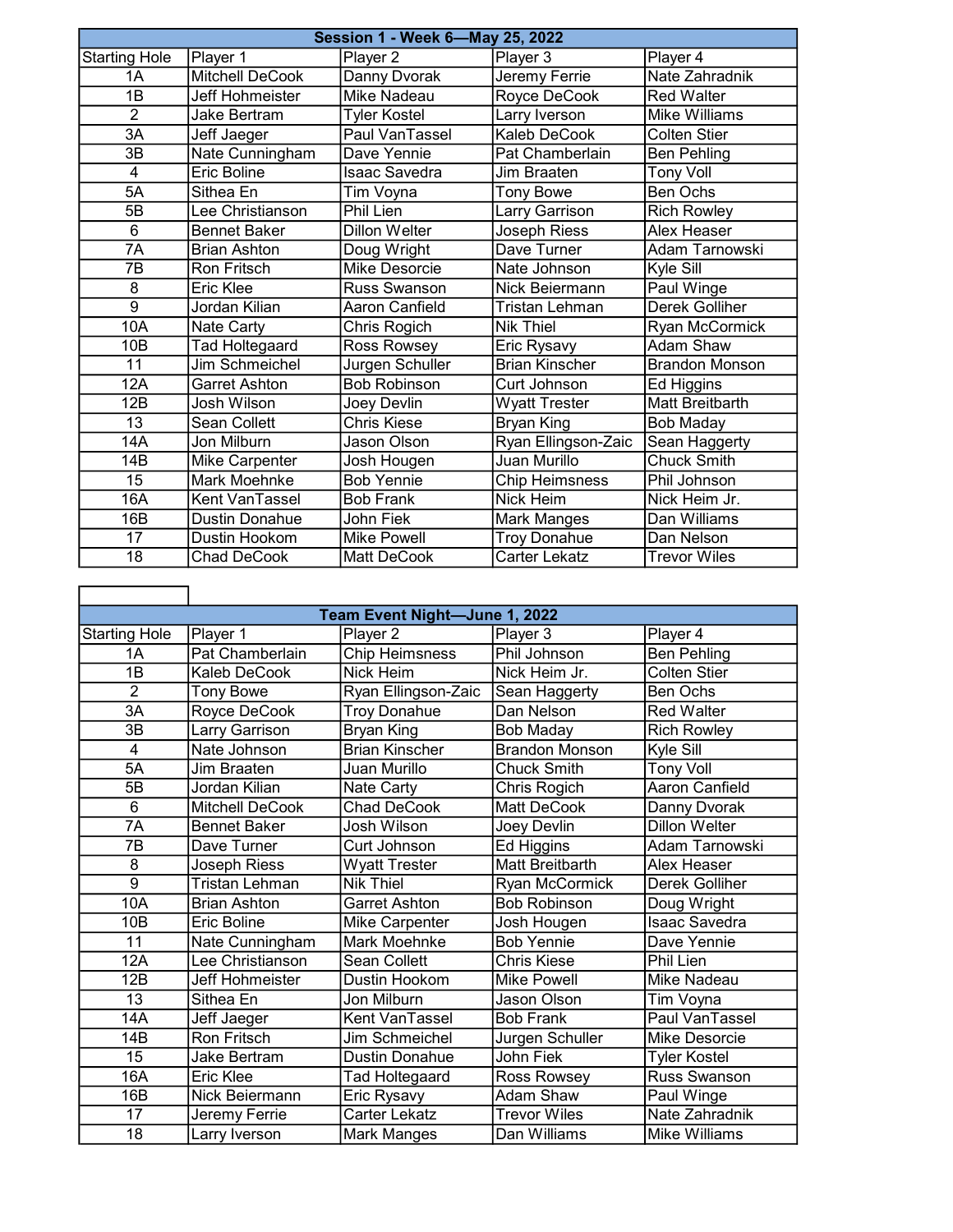|                      | <b>Session 2 - Week 8-June 8, 2022</b> |                       |                       |                        |  |
|----------------------|----------------------------------------|-----------------------|-----------------------|------------------------|--|
| <b>Starting Hole</b> | Player 1                               | Player 2              | Player 3              | Player 4               |  |
| 1A                   | Kent VanTassel                         | <b>Bob Frank</b>      | <b>Mark Manges</b>    | Dan Williams           |  |
| 1B                   | <b>Garret Ashton</b>                   | <b>Bob Robinson</b>   | Josh Wilson           | Joey Devlin            |  |
| $\overline{2}$       | Sean Collett                           | Chris Kiese           | Ryan Ellingson-Zaic   | Sean Haggerty          |  |
| 3A                   | <b>Chad DeCook</b>                     | <b>Matt DeCook</b>    | Curt Johnson          | <b>Ed Higgins</b>      |  |
| 3B                   | <b>Dustin Donahue</b>                  | John Fiek             | Eric Rysavy           | <b>Adam Shaw</b>       |  |
| 4                    | <b>Bryan King</b>                      | <b>Bob Maday</b>      | Nate Carty            | Chris Rogich           |  |
| 5A                   | Juan Murillo                           | <b>Chuck Smith</b>    | <b>Tad Holtegaard</b> | Ross Rowsey            |  |
| 5B                   | Mike Carpenter                         | Josh Hougen           | <b>Wyatt Trester</b>  | <b>Matt Breitbarth</b> |  |
| $6\overline{6}$      | Mark Moehnke                           | <b>Bob Yennie</b>     | <b>Troy Donahue</b>   | Dan Nelson             |  |
| 7A                   | <b>Brian Kinscher</b>                  | <b>Brandon Monson</b> | <b>Nik Thiel</b>      | Ryan McCormick         |  |
| $\overline{7B}$      | Jon Milburn                            | Jason Olson           | <b>Chip Heimsness</b> | Phil Johnson           |  |
| 8                    | Jim Schmeichel                         | Jurgen Schuller       | Carter Lekatz         | <b>Trevor Wiles</b>    |  |
| $\overline{9}$       | Dustin Hookom                          | <b>Mike Powell</b>    | Nick Heim             | Nick Heim Jr.          |  |
| 10A                  | Jeff Hohmeister                        | Mike Nadeau           | Kaleb DeCook          | <b>Colten Stier</b>    |  |
| 10B                  | Ron Fritsch                            | Mike Desorcie         | Jeremy Ferrie         | Nate Zahradnik         |  |
| 11                   | Sithea En                              | Tim Voyna             | Pat Chamberlain       | <b>Ben Pehling</b>     |  |
| 12A                  | Nate Johnson                           | Kyle Sill             | Tristan Lehman        | Derek Golliher         |  |
| 12B                  | Nate Cunningham                        | Dave Yennie           | Royce DeCook          | <b>Red Walter</b>      |  |
| 13                   | Eric Boline                            | <b>Isaac Savedra</b>  | Joseph Riess          | Alex Heaser            |  |
| 14A                  | Jim Braaten                            | <b>Tony Voll</b>      | Eric Klee             | Russ Swanson           |  |
| 14B                  | Larry Garrison                         | <b>Rich Rowley</b>    | Jordan Kilian         | Aaron Canfield         |  |
| 15                   | Jake Bertram                           | <b>Tyler Kostel</b>   | Nick Beiermann        | Paul Winge             |  |
| 16A                  | <b>Mitchell DeCook</b>                 | Danny Dvorak          | Dave Turner           | Adam Tarnowski         |  |
| 16B                  | Lee Christianson                       | Phil Lien             | <b>Tony Bowe</b>      | <b>Ben Ochs</b>        |  |
| 17                   | <b>Brian Ashton</b>                    | Doug Wright           | <b>Bennet Baker</b>   | <b>Dillon Welter</b>   |  |
| $\overline{18}$      | Jeff Jaeger                            | Paul VanTassel        | Larry Iverson         | Mike Williams          |  |

|                      | <b>Session 2 - Week 9-June 15, 2022</b> |                       |                       |                       |  |
|----------------------|-----------------------------------------|-----------------------|-----------------------|-----------------------|--|
| <b>Starting Hole</b> | Player 1                                | Player 2              | Player 3              | Player 4              |  |
| 1A                   | Jim Braaten                             | Juan Murillo          | Dave Turner           | Curt Johnson          |  |
| 1B                   | Jake Bertram                            | <b>Dustin Donahue</b> | Larry Garrison        | <b>Bryan King</b>     |  |
| $\overline{2}$       | Nate Johnson                            | <b>Brian Kinscher</b> | Joseph Riess          | <b>Wyatt Trester</b>  |  |
| 3A                   | Lee Christianson                        | Sean Collett          | Pat Chamberlain       | <b>Chip Heimsness</b> |  |
| 3B                   | Jeff Hohmeister                         | Dustin Hookom         | Larry Iverson         | <b>Mark Manges</b>    |  |
| $\overline{4}$       | Jordan Kilian                           | Nate Carty            | <b>Bennet Baker</b>   | Josh Wilson           |  |
| 5A                   | Nate Cunningham                         | Mark Moehnke          | Kaleb DeCook          | Nick Heim             |  |
| 5B                   | <b>Ron Fritsch</b>                      | Jim Schmeichel        | Eric Klee             | <b>Tad Holtegaard</b> |  |
| 6                    | Sithea En                               | Jon Milburn           | Jeremy Ferrie         | Carter Lekatz         |  |
| $\overline{7A}$      | Jeff Jaeger                             | Kent VanTassel        | Nick Beiermann        | Eric Rysavy           |  |
| $\overline{7B}$      | <b>Brian Ashton</b>                     | Garret Ashton         | Mitchell DeCook       | Chad DeCook           |  |
| 8                    | Eric Boline                             | Mike Carpenter        | <b>Tony Bowe</b>      | Ryan Ellingson-Zaic   |  |
| $\overline{9}$       | Royce DeCook                            | <b>Troy Donahue</b>   | <b>Tristan Lehman</b> | <b>Nik Thiel</b>      |  |
| 10A                  | Dan Nelson                              | <b>Red Walter</b>     | Ryan McCormick        | Derek Golliher        |  |
| 10 <sub>B</sub>      | Josh Hougen                             | <b>Isaac Savedra</b>  | Sean Haggerty         | Ben Ochs              |  |
| 11                   | <b>Bob Robinson</b>                     | Doug Wright           | <b>Matt DeCook</b>    | Danny Dvorak          |  |
| 12A                  | <b>Bob Frank</b>                        | Paul VanTassel        | Adam Shaw             | Paul Winge            |  |
| 12B                  | Jason Olson                             | Tim Voyna             | <b>Trevor Wiles</b>   | Nate Zahradnik        |  |
| 13                   | Jurgen Schuller                         | Mike Desorcie         | Ross Rowsey           | Russ Swanson          |  |
| 14A                  | <b>Bob Yennie</b>                       | Dave Yennie           | Nick Heim Jr.         | <b>Colten Stier</b>   |  |
| 14B                  | Chris Rogich                            | Aaron Canfield        | Joey Devlin           | <b>Dillon Welter</b>  |  |
| $\overline{15}$      | <b>Mike Powell</b>                      | Mike Nadeau           | Dan Williams          | <b>Mike Williams</b>  |  |
| 16A                  | <b>Chris Kiese</b>                      | Phil Lien             | Phil Johnson          | <b>Ben Pehling</b>    |  |
| 16B                  | <b>Brandon Monson</b>                   | Kyle Sill             | Matt Breitbarth       | Alex Heaser           |  |
| 17                   | <b>John Fiek</b>                        | <b>Tyler Kostel</b>   | <b>Bob Maday</b>      | <b>Rich Rowley</b>    |  |
| 18                   | Chuck Smith                             | <b>Tony Voll</b>      | Ed Higgins            | Adam Tarnowski        |  |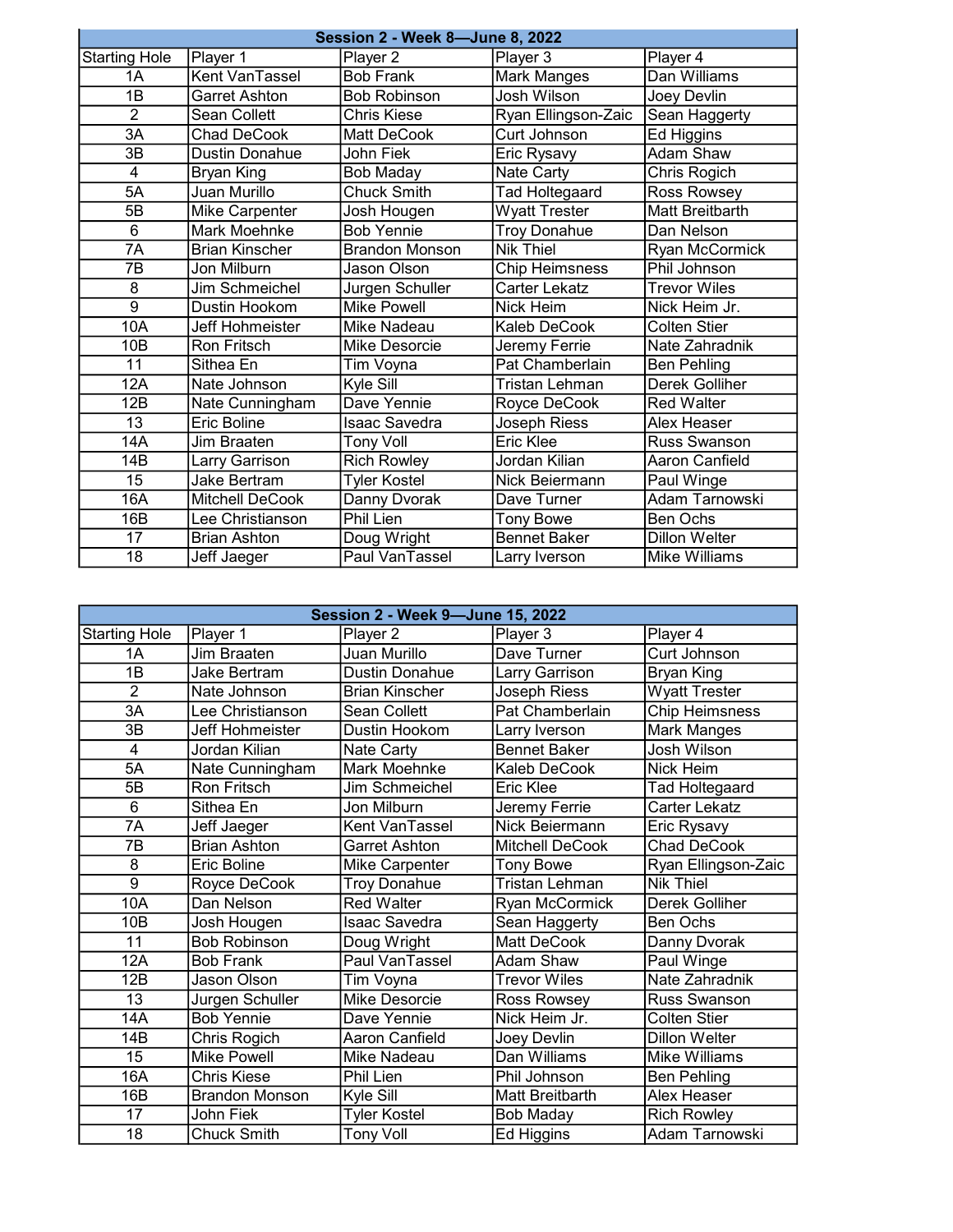|                      | Session 2 - Week 10-June 22, 2022 |                       |                        |                       |  |
|----------------------|-----------------------------------|-----------------------|------------------------|-----------------------|--|
| <b>Starting Hole</b> | Player 1                          | Player 2              | Player 3               | Player 4              |  |
| 1A                   | <b>Bob Robinson</b>               | Doug Wright           | <b>Chris Rogich</b>    | <b>Aaron Canfield</b> |  |
| 1B                   | <b>Bob Yennie</b>                 | Dave Yennie           | Dan Williams           | Mike Williams         |  |
| $\overline{2}$       | Dan Nelson                        | <b>Red Walter</b>     | <b>Matt Breitbarth</b> | <b>Alex Heaser</b>    |  |
| 3A                   | Jurgen Schuller                   | Mike Desorcie         | <b>John Fiek</b>       | <b>Tyler Kostel</b>   |  |
| 3B                   | Bob Maday                         | <b>Rich Rowley</b>    | Ed Higgins             | Adam Tarnowski        |  |
| 4                    | <b>Jason Olson</b>                | Tim Voyna             | Ross Rowsey            | <b>Russ Swanson</b>   |  |
| 5A                   | Josh Hougen                       | <b>Isaac Savedra</b>  | Phil Johnson           | <b>Ben Pehling</b>    |  |
| 5B                   | Nick Heim Jr.                     | <b>Colten Stier</b>   | Ryan McCormick         | Derek Golliher        |  |
| 6                    | <b>Bob Frank</b>                  | Paul VanTassel        | Sean Haggerty          | Ben Ochs              |  |
| $\overline{7A}$      | <b>Matt DeCook</b>                | Danny Dvorak          | <b>Chuck Smith</b>     | <b>Tony Voll</b>      |  |
| 7B                   | <b>Chris Kiese</b>                | Phil Lien             | <b>Trevor Wiles</b>    | Nate Zahradnik        |  |
| 8                    | <b>Mike Powell</b>                | Mike Nadeau           | Adam Shaw              | Paul Winge            |  |
| $\overline{9}$       | <b>Brandon Monson</b>             | Kyle Sill             | Joey Devlin            | <b>Dillon Welter</b>  |  |
| 10A                  | Nate Johnson                      | <b>Brian Kinscher</b> | <b>Bennet Baker</b>    | Josh Wilson           |  |
| 10 <sub>B</sub>      | Jeff Hohmeister                   | Dustin Hookom         | Nick Beiermann         | Eric Rysavy           |  |
| 11                   | Lee Christianson                  | Sean Collett          | Jeremy Ferrie          | Carter Lekatz         |  |
| 12A                  | <b>Mitchell DeCook</b>            | <b>Chad DeCook</b>    | Jim Braaten            | Juan Murillo          |  |
| 12B                  | Jeff Jaeger                       | Kent VanTassel        | <b>Tony Bowe</b>       | Ryan Ellingson-Zaic   |  |
| 13                   | Kaleb DeCook                      | Nick Heim             | <b>Tristan Lehman</b>  | <b>Nik Thiel</b>      |  |
| 14A                  | Eric Boline                       | Mike Carpenter        | Pat Chamberlain        | <b>Chip Heimsness</b> |  |
| 14B                  | Sithea En                         | Jon Milburn           | Eric Klee              | <b>Tad Holtegaard</b> |  |
| 15                   | Larry Garrison                    | Bryan King            | Dave Turner            | Curt Johnson          |  |
| 16A                  | <b>Ron Fritsch</b>                | Jim Schmeichel        | Jake Bertram           | <b>Dustin Donahue</b> |  |
| 16B                  | Royce DeCook                      | <b>Troy Donahue</b>   | Joseph Riess           | <b>Wyatt Trester</b>  |  |
| 17                   | Nate Cunningham                   | Mark Moehnke          | Larry Iverson          | Mark Manges           |  |
| $\overline{18}$      | <b>Brian Ashton</b>               | Garret Ashton         | Jordan Kilian          | Nate Carty            |  |

|                      | Session 2 - Week 11-June 29, 2022 |                       |                       |                      |
|----------------------|-----------------------------------|-----------------------|-----------------------|----------------------|
| <b>Starting Hole</b> | Player 1                          | Player 2              | Player 3              | Player 4             |
| 1A                   | Lee Christianson                  | <b>Chris Kiese</b>    | <b>Eric Klee</b>      | Ross Rowsey          |
| 1B                   | Jeff Hohmeister                   | <b>Mike Powell</b>    | Pat Chamberlain       | Phil Johnson         |
| $\overline{2}$       | Larry Garrison                    | <b>Bob Maday</b>      | Mitchell DeCook       | Matt DeCook          |
| $\overline{3A}$      | Nate Johnson                      | <b>Brandon Monson</b> | Jordan Kilian         | Chris Rogich         |
| 3B                   | Nate Cunningham                   | <b>Bob Yennie</b>     | Nick Beiermann        | Adam Shaw            |
| $\overline{4}$       | Kaleb DeCook                      | Nick Heim Jr.         | Joseph Riess          | Matt Breitbarth      |
| 5A                   | Jeff Jaeger                       | <b>Bob Frank</b>      | Ron Fritsch           | Jurgen Schuller      |
| 5B                   | Eric Boline                       | Josh Hougen           | Jeremy Ferrie         | <b>Trevor Wiles</b>  |
| 6                    | Sithea En                         | Jason Olson           | <b>Jake Bertram</b>   | John Fiek            |
| 7A                   | Royce DeCook                      | Dan Nelson            | <b>Bennet Baker</b>   | Joey Devlin          |
| 7B                   | Larry Iverson                     | Dan Williams          | Tristan Lehman        | Ryan McCormick       |
| 8                    | <b>Tony Bowe</b>                  | Sean Haggerty         | Dave Turner           | Ed Higgins           |
| $\overline{9}$       | <b>Brian Ashton</b>               | <b>Bob Robinson</b>   | Jim Braaten           | <b>Chuck Smith</b>   |
| 10A                  | Garret Ashton                     | Doug Wright           | Juan Murillo          | <b>Tony Voll</b>     |
| 10 <sub>B</sub>      | Ryan Ellingson-Zaic               | <b>Ben Ochs</b>       | Curt Johnson          | Adam Tarnowski       |
| 11                   | Mark Manges                       | Mike Williams         | <b>Nik Thiel</b>      | Derek Golliher       |
| 12A                  | <b>Troy Donahue</b>               | <b>Red Walter</b>     | Josh Wilson           | <b>Dillon Welter</b> |
| 12B                  | Jon Milburn                       | Tim Voyna             | <b>Dustin Donahue</b> | <b>Tyler Kostel</b>  |
| 13                   | Mike Carpenter                    | <b>Isaac Savedra</b>  | <b>Carter Lekatz</b>  | Nate Zahradnik       |
| 14A                  | Kent VanTassel                    | Paul VanTassel        | Jim Schmeichel        | Mike Desorcie        |
| 14B                  | Nick Heim                         | <b>Colten Stier</b>   | <b>Wyatt Trester</b>  | Alex Heaser          |
| 15                   | <b>Mark Moehnke</b>               | Dave Yennie           | Eric Rysavy           | Paul Winge           |
| 16A                  | <b>Brian Kinscher</b>             | Kyle Sill             | Nate Carty            | Aaron Canfield       |
| 16B                  | <b>Bryan King</b>                 | <b>Rich Rowley</b>    | Chad DeCook           | Danny Dvorak         |
| 17                   | Dustin Hookom                     | Mike Nadeau           | <b>Chip Heimsness</b> | <b>Ben Pehling</b>   |
| 18                   | Sean Collett                      | Phil Lien             | Tad Holtegaard        | Russ Swanson         |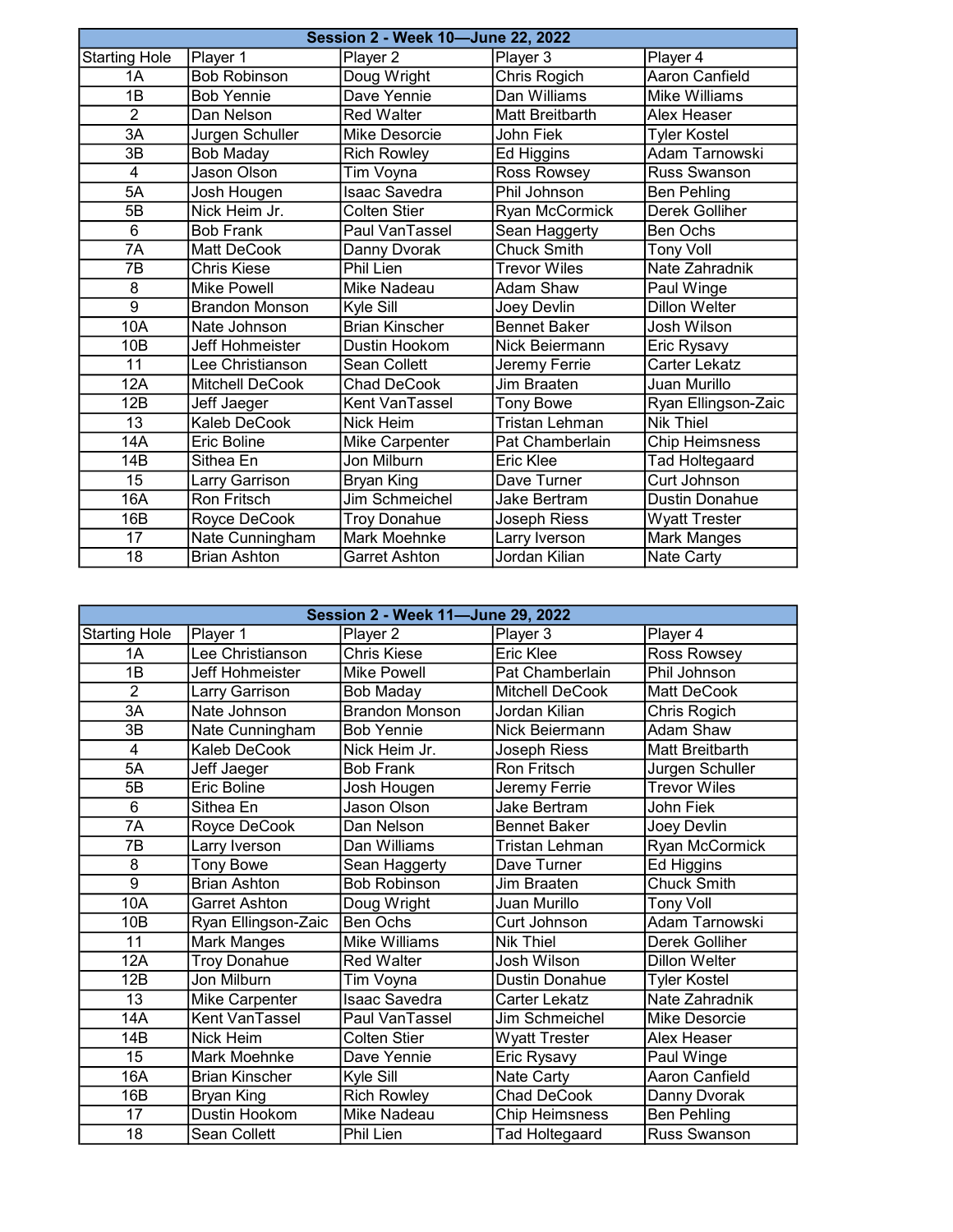|                      | Session 2 - Week 12-July 6, 2022 |                      |                       |                        |  |
|----------------------|----------------------------------|----------------------|-----------------------|------------------------|--|
| <b>Starting Hole</b> | Player 1                         | Player 2             | Player 3              | Player 4               |  |
| 1A                   | Josh Wilson                      | <b>Dillon Welter</b> | Curt Johnson          | Adam Tarnowski         |  |
| 1B                   | Eric Rysavy                      | Paul Winge           | <b>Nik Thiel</b>      | <b>Derek Golliher</b>  |  |
| $\overline{2}$       | <b>Mark Moehnke</b>              | Dave Yennie          | Juan Murillo          | <b>Tony Voll</b>       |  |
| 3A                   | Dustin Hookom                    | Mike Nadeau          | Jim Schmeichel        | <b>Mike Desorcie</b>   |  |
| 3B                   | <b>Chip Heimsness</b>            | <b>Ben Pehling</b>   | Nick Heim             | <b>Colten Stier</b>    |  |
| 4                    | <b>Garret Ashton</b>             | Doug Wright          | Carter Lekatz         | Nate Zahradnik         |  |
| 5A                   | <b>Troy Donahue</b>              | <b>Red Walter</b>    | Nate Carty            | Aaron Canfield         |  |
| 5B                   | <b>Sean Collett</b>              | Phil Lien            | <b>Dustin Donahue</b> | <b>Tyler Kostel</b>    |  |
| 6                    | Mike Carpenter                   | <b>Isaac Savedra</b> | Tad Holtegaard        | Russ Swanson           |  |
| $\overline{7A}$      | Jon Milburn                      | Tim Voyna            | Kent VanTassel        | Paul VanTassel         |  |
| 7B                   | <b>Bryan King</b>                | <b>Rich Rowley</b>   | <b>Brian Kinscher</b> | Kyle Sill              |  |
| 8                    | Mark Manges                      | Mike Williams        | <b>Wyatt Trester</b>  | Alex Heaser            |  |
| $\overline{9}$       | Ryan Ellingson-Zaic              | <b>Ben Ochs</b>      | Chad DeCook           | Danny Dvorak           |  |
| 10A                  | <b>Tony Bowe</b>                 | Sean Haggerty        | Mitchell DeCook       | Matt DeCook            |  |
| 10B                  | Larry Iverson                    | Dan Williams         | <b>Joseph Riess</b>   | <b>Matt Breitbarth</b> |  |
| $\overline{11}$      | Larry Garrison                   | <b>Bob Maday</b>     | Nate Johnson          | <b>Brandon Monson</b>  |  |
| 12A                  | Sithea En                        | Jason Olson          | Jeff Jaeger           | <b>Bob Frank</b>       |  |
| 12B                  | Eric Boline                      | Josh Hougen          | Eric Klee             | Ross Rowsey            |  |
| 13                   | Lee Christianson                 | <b>Chris Kiese</b>   | <b>Jake Bertram</b>   | John Fiek              |  |
| 14A                  | Royce DeCook                     | Dan Nelson           | Jordan Kilian         | Chris Rogich           |  |
| 14B                  | <b>Brian Ashton</b>              | <b>Bob Robinson</b>  | Jeremy Ferrie         | <b>Trevor Wiles</b>    |  |
| 15                   | Pat Chamberlain                  | Phil Johnson         | Kaleb DeCook          | Nick Heim Jr.          |  |
| 16A                  | Jeff Hohmeister                  | <b>Mike Powell</b>   | <b>Ron Fritsch</b>    | Jurgen Schuller        |  |
| 16B                  | Nate Cunningham                  | Bob Yennie           | Jim Braaten           | <b>Chuck Smith</b>     |  |
| 17                   | Nick Beiermann                   | Adam Shaw            | Tristan Lehman        | Ryan McCormick         |  |
| $\overline{18}$      | <b>Bennet Baker</b>              | Joey Devlin          | Dave Turner           | Ed Higgins             |  |

|                      | Team Event Night-July 12, 2022 |                       |                       |                      |  |
|----------------------|--------------------------------|-----------------------|-----------------------|----------------------|--|
| <b>Starting Hole</b> | Player 1                       | Player 2              | Player 3              | Player 4             |  |
| 1A                   | Jake Bertram                   | <b>Dustin Donahue</b> | <b>John Fiek</b>      | <b>Tyler Kostel</b>  |  |
| 1B                   | <b>Eric Klee</b>               | <b>Tad Holtegaard</b> | Ross Rowsey           | Russ Swanson         |  |
| $\overline{2}$       | Nick Beiermann                 | Eric Rysavy           | Adam Shaw             | Paul Winge           |  |
| $\overline{3A}$      | Jeremy Ferrie                  | Carter Lekatz         | <b>Trevor Wiles</b>   | Nate Zahradnik       |  |
| 3B                   | Larry Iverson                  | Mark Manges           | Dan Williams          | <b>Mike Williams</b> |  |
| $\overline{4}$       | <b>Brian Ashton</b>            | <b>Garret Ashton</b>  | <b>Bob Robinson</b>   | Doug Wright          |  |
| 5A                   | Eric Boline                    | <b>Mike Carpenter</b> | Josh Hougen           | <b>Isaac Savedra</b> |  |
| 5B                   | Nate Cunningham                | Mark Moehnke          | <b>Bob Yennie</b>     | Dave Yennie          |  |
| 6                    | Lee Christianson               | Sean Collett          | <b>Chris Kiese</b>    | Phil Lien            |  |
| 7A                   | Jeff Hohmeister                | Dustin Hookom         | <b>Mike Powell</b>    | Mike Nadeau          |  |
| 7B                   | Sithea En                      | Jon Milburn           | Jason Olson           | Tim Voyna            |  |
| 8                    | Jeff Jaeger                    | Kent VanTassel        | <b>Bob Frank</b>      | Paul VanTassel       |  |
| $\overline{9}$       | <b>Ron Fritsch</b>             | Jim Schmeichel        | Jurgen Schuller       | Mike Desorcie        |  |
| 10A                  | Jim Braaten                    | Juan Murillo          | <b>Chuck Smith</b>    | <b>Tony Voll</b>     |  |
| 10 <sub>B</sub>      | Jordan Kilian                  | Nate Carty            | Chris Rogich          | Aaron Canfield       |  |
| 11                   | <b>Mitchell DeCook</b>         | Chad DeCook           | Matt DeCook           | Danny Dvorak         |  |
| 12A                  | <b>Bennet Baker</b>            | Josh Wilson           | Joey Devlin           | <b>Dillon Welter</b> |  |
| 12B                  | Dave Turner                    | Curt Johnson          | Ed Higgins            | Adam Tarnowski       |  |
| 13                   | Joseph Riess                   | <b>Wyatt Trester</b>  | Matt Breitbarth       | Alex Heaser          |  |
| 14A                  | <b>Tristan Lehman</b>          | <b>Nik Thiel</b>      | <b>Ryan McCormick</b> | Derek Golliher       |  |
| 14B                  | Pat Chamberlain                | <b>Chip Heimsness</b> | Phil Johnson          | Ben Pehling          |  |
| 15                   | Kaleb DeCook                   | <b>Nick Heim</b>      | Nick Heim Jr.         | <b>Colten Stier</b>  |  |
| 16A                  | <b>Tony Bowe</b>               | Ryan Ellingson-Zaic   | Sean Haggerty         | Ben Ochs             |  |
| 16B                  | Royce DeCook                   | <b>Troy Donahue</b>   | Dan Nelson            | <b>Red Walter</b>    |  |
| 17                   | Larry Garrison                 | Bryan King            | <b>Bob Maday</b>      | <b>Rich Rowley</b>   |  |
| 18                   | Nate Johnson                   | <b>Brian Kinscher</b> | <b>Brandon Monson</b> | Kyle Sill            |  |

\*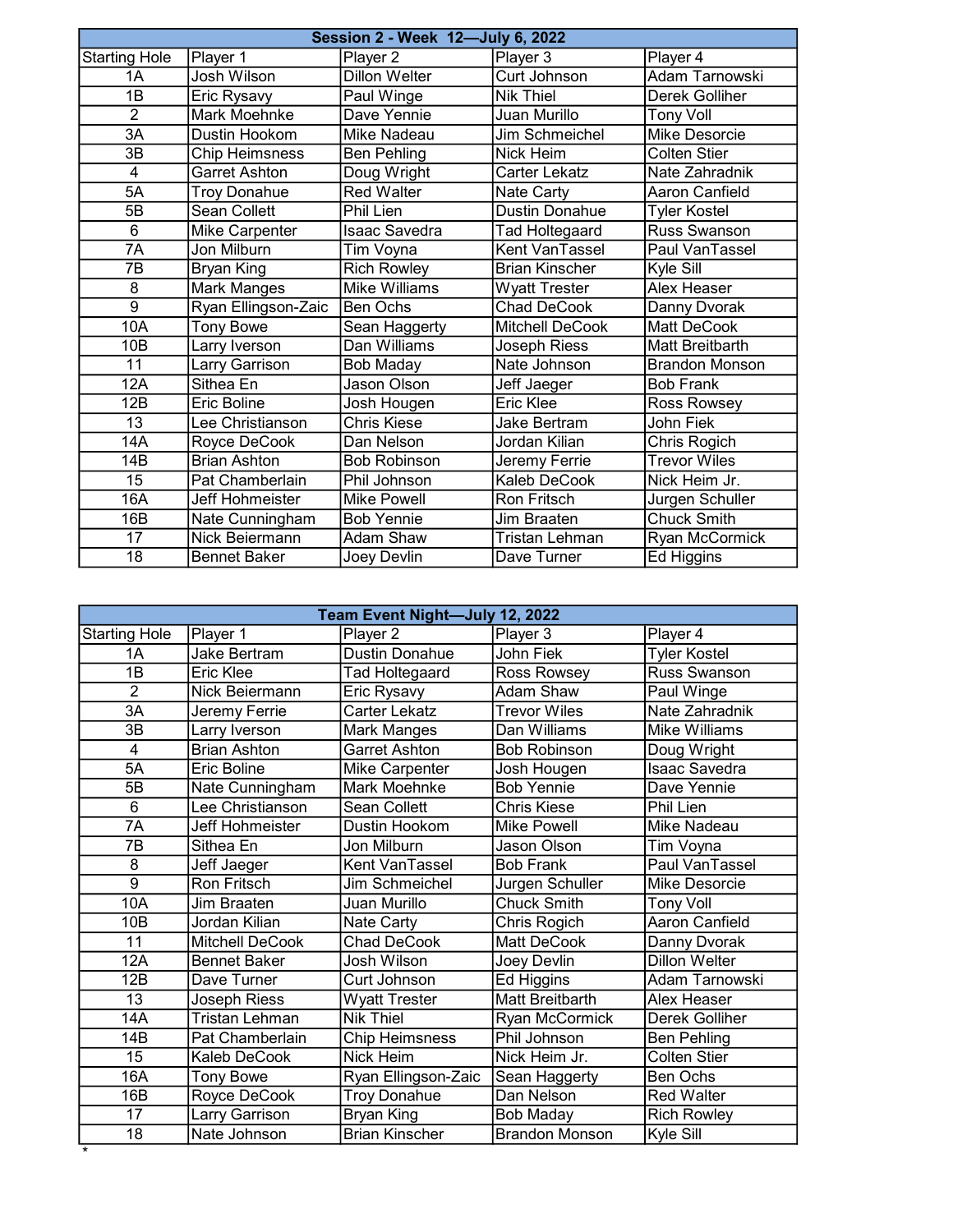|                      | Session 3 - Week 14-July 20, 2022 |                      |                       |                       |  |
|----------------------|-----------------------------------|----------------------|-----------------------|-----------------------|--|
| <b>Starting Hole</b> | Player 1                          | Player 2             | Player 3              | Player 4              |  |
| 1A                   | Nate Cunningham                   | Dave Yennie          | Ron Fritsch           | Mike Desorcie         |  |
| 1B                   | <b>Eric Boline</b>                | <b>Isaac Savedra</b> | <b>Jake Bertram</b>   | <b>Tyler Kostel</b>   |  |
| $\overline{2}$       | Kaleb DeCook                      | Colten Stier         | Jordan Kilian         | Aaron Canfield        |  |
| 3A                   | <b>Brian Ashton</b>               | Doug Wright          | Larry Garrison        | <b>Rich Rowley</b>    |  |
| 3B                   | Jeff Hohmeister                   | <b>Mike Nadeau</b>   | Sithea En             | Tim Voyna             |  |
| 4                    | Nick Beiermann                    | Paul Winge           | Joseph Riess          | <b>Alex Heaser</b>    |  |
| 5A                   | Larry Iverson                     | <b>Mike Williams</b> | <b>Bennet Baker</b>   | <b>Dillon Welter</b>  |  |
| 5B                   | Dave Turner                       | Adam Tarnowski       | <b>Tristan Lehman</b> | Derek Golliher        |  |
| 6                    | <b>Tony Bowe</b>                  | Ben Ochs             | Nate Johnson          | Kyle Sill             |  |
| $\overline{7A}$      | Royce DeCook                      | <b>Red Walter</b>    | Jim Braaten           | <b>Tony Voll</b>      |  |
| 7B                   | Pat Chamberlain                   | <b>Ben Pehling</b>   | Mitchell DeCook       | Danny Dvorak          |  |
| 8                    | Eric Klee                         | Russ Swanson         | Jeremy Ferrie         | Nate Zahradnik        |  |
| $\overline{9}$       | Lee Christianson                  | Phil Lien            | Jeff Jaeger           | Paul VanTassel        |  |
| 10A                  | <b>Sean Collett</b>               | Chris Kiese          | Kent VanTassel        | <b>Bob Frank</b>      |  |
| 10B                  | <b>Tad Holtegaard</b>             | Ross Rowsey          | Carter Lekatz         | <b>Trevor Wiles</b>   |  |
| 11                   | <b>Chip Heimsness</b>             | Phil Johnson         | Chad DeCook           | Matt DeCook           |  |
| 12A                  | <b>Troy Donahue</b>               | Dan Nelson           | Juan Murillo          | <b>Chuck Smith</b>    |  |
| 12B                  | Ryan Ellingson-Zaic               | Sean Haggerty        | <b>Brian Kinscher</b> | <b>Brandon Monson</b> |  |
| 13                   | Curt Johnson                      | Ed Higgins           | <b>Nik Thiel</b>      | Ryan McCormick        |  |
| 14A                  | Mark Manges                       | Dan Williams         | Josh Wilson           | Joey Devlin           |  |
| 14B                  | Eric Rysavy                       | Adam Shaw            | <b>Wyatt Trester</b>  | Matt Breitbarth       |  |
| 15                   | Dustin Hookom                     | <b>Mike Powell</b>   | Jon Milburn           | Jason Olson           |  |
| 16A                  | Garret Ashton                     | <b>Bob Robinson</b>  | Bryan King            | <b>Bob Maday</b>      |  |
| 16B                  | Nick Heim                         | Nick Heim Jr.        | Nate Carty            | Chris Rogich          |  |
| 17                   | Mike Carpenter                    | Josh Hougen          | <b>Dustin Donahue</b> | John Fiek             |  |
| $\overline{18}$      | Mark Moehnke                      | <b>Bob Yennie</b>    | Jim Schmeichel        | Jurgen Schuller       |  |

|                      | Session 3 - Week 15-July 27, 2022 |                      |                       |                       |
|----------------------|-----------------------------------|----------------------|-----------------------|-----------------------|
| <b>Starting Hole</b> | Player 1                          | Player 2             | Player 3              | Player 4              |
| 1A                   | <b>Nick Heim</b>                  | Nick Heim Jr.        | <b>Brian Kinscher</b> | <b>Brandon Monson</b> |
| 1B                   | Carter Lekatz                     | <b>Trevor Wiles</b>  | <b>Dustin Donahue</b> | John Fiek             |
| $\overline{2}$       | <b>Garret Ashton</b>              | <b>Bob Robinson</b>  | <b>Troy Donahue</b>   | Dan Nelson            |
| $\overline{3A}$      | <b>Mike Carpenter</b>             | Josh Hougen          | Kent VanTassel        | <b>Bob Frank</b>      |
| 3B                   | Tad Holtegaard                    | Ross Rowsey          | Curt Johnson          | Ed Higgins            |
| $\overline{4}$       | Jim Schmeichel                    | Jurgen Schuller      | <b>Nik Thiel</b>      | <b>Ryan McCormick</b> |
| 5A                   | Sean Collett                      | Chris Kiese          | Dustin Hookom         | <b>Mike Powell</b>    |
| 5B                   | Mark Moehnke                      | <b>Bob Yennie</b>    | Jon Milburn           | Jason Olson           |
| 6                    | <b>Chip Heimsness</b>             | Phil Johnson         | Juan Murillo          | <b>Chuck Smith</b>    |
| 7A                   | Mark Manges                       | Dan Williams         | Nate Carty            | Chris Rogich          |
| 7B                   | Eric Rysavy                       | Adam Shaw            | Josh Wilson           | Joey Devlin           |
| 8                    | <b>Chad DeCook</b>                | Matt DeCook          | <b>Wyatt Trester</b>  | Matt Breitbarth       |
| $\overline{9}$       | Ryan Ellingson-Zaic               | Sean Haggerty        | Bryan King            | <b>Bob Maday</b>      |
| 10A                  | <b>Tony Bowe</b>                  | <b>Ben Ochs</b>      | Larry Garrison        | <b>Rich Rowley</b>    |
| 10 <sub>B</sub>      | Mitchell DeCook                   | Danny Dvorak         | Joseph Riess          | Alex Heaser           |
| 11                   | Nick Beiermann                    | Paul Winge           | <b>Bennet Baker</b>   | <b>Dillon Welter</b>  |
| 12A                  | Larry Iverson                     | <b>Mike Williams</b> | Jordan Kilian         | <b>Aaron Canfield</b> |
| 12B                  | Pat Chamberlain                   | Ben Pehling          | Jim Braaten           | Tony Voll             |
| 13                   | Nate Cunningham                   | Dave Yennie          | Sithea En             | Tim Voyna             |
| 14A                  | Lee Christianson                  | Phil Lien            | Jeff Hohmeister       | Mike Nadeau           |
| 14B                  | Ron Fritsch                       | Mike Desorcie        | Tristan Lehman        | Derek Golliher        |
| $\overline{15}$      | Eric Klee                         | Russ Swanson         | Dave Turner           | Adam Tarnowski        |
| 16A                  | Eric Boline                       | Isaac Savedra        | Jeff Jaeger           | Paul VanTassel        |
| 16B                  | <b>Brian Ashton</b>               | Doug Wright          | Royce DeCook          | <b>Red Walter</b>     |
| 17                   | Jeremy Ferrie                     | Nate Zahradnik       | <b>Jake Bertram</b>   | <b>Tyler Kostel</b>   |
| 18                   | Kaleb DeCook                      | <b>Colten Stier</b>  | Nate Johnson          | Kyle Sill             |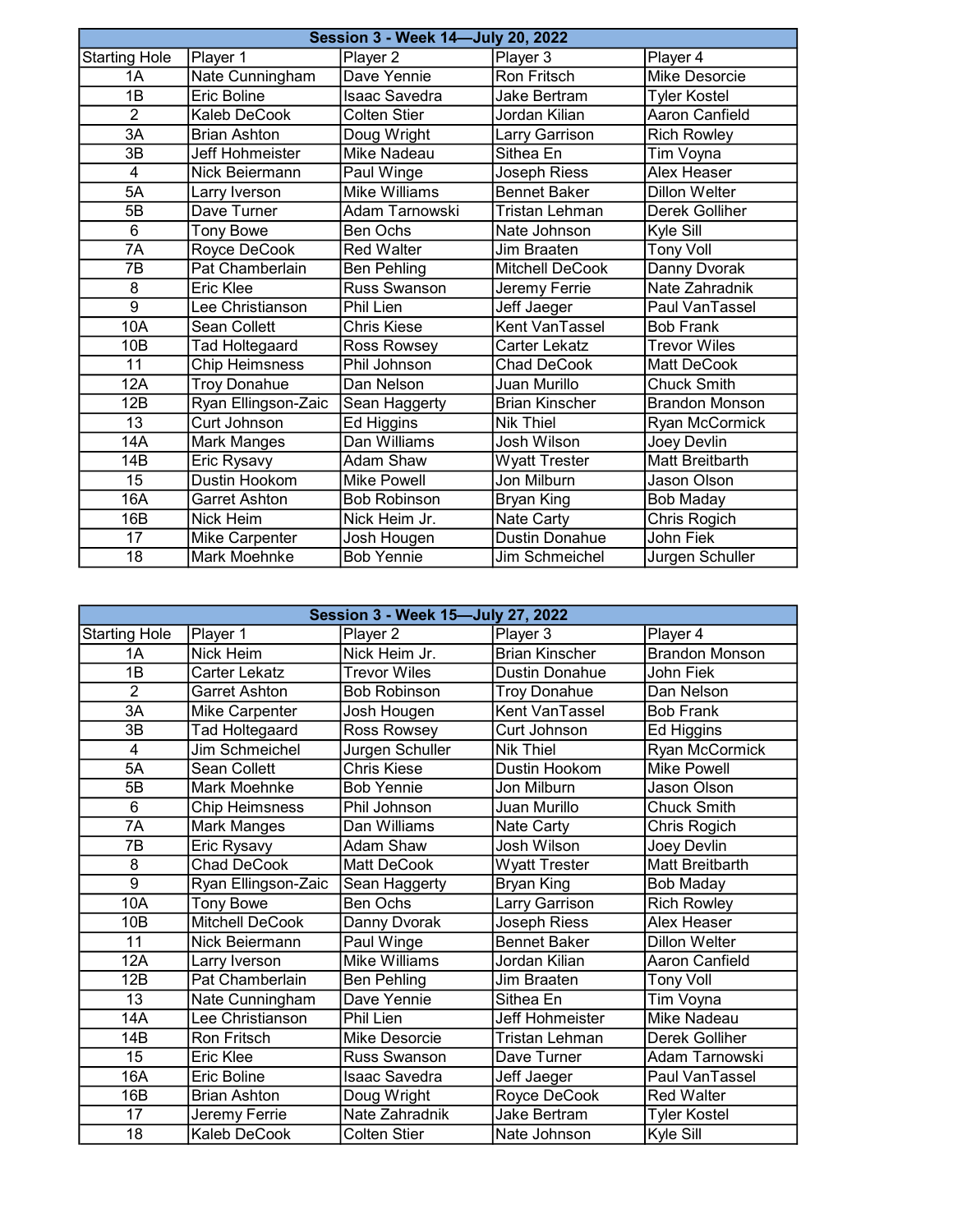| <b>Session 3 - Week 16-August 3, 2022</b> |                        |                       |                       |                       |
|-------------------------------------------|------------------------|-----------------------|-----------------------|-----------------------|
| <b>Starting Hole</b>                      | Player 1               | Player 2              | Player 3              | Player 4              |
| 1A                                        | Sithea En              | Jon Milburn           | <b>Tristan Lehman</b> | <b>Nik Thiel</b>      |
| 1B                                        | Pat Chamberlain        | <b>Chip Heimsness</b> | Larry Garrison        | <b>Bryan King</b>     |
| $\overline{2}$                            | Nick Beiermann         | Eric Rysavy           | Jordan Kilian         | Nate Carty            |
| 3A                                        | <b>Ron Fritsch</b>     | Jim Schmeichel        | Joseph Riess          | <b>Wyatt Trester</b>  |
| 3B                                        | Jeremy Ferrie          | Carter Lekatz         | <b>Jim Braaten</b>    | Juan Murillo          |
| 4                                         | Jeff Jaeger            | Kent VanTassel        | <b>Bennet Baker</b>   | Josh Wilson           |
| 5A                                        | <b>Eric Boline</b>     | Mike Carpenter        | Nate Johnson          | <b>Brian Kinscher</b> |
| 5B                                        | <b>Brian Ashton</b>    | <b>Garret Ashton</b>  | Larry Iverson         | Mark Manges           |
| 6                                         | Jake Bertram           | <b>Dustin Donahue</b> | Dave Turner           | Curt Johnson          |
| 7A                                        | Kaleb DeCook           | Nick Heim             | Royce DeCook          | <b>Troy Donahue</b>   |
| 7B                                        | Nate Cunningham        | Mark Moehnke          | Lee Christianson      | Sean Collett          |
| 8                                         | <b>Jeff Hohmeister</b> | Dustin Hookom         | <b>Tony Bowe</b>      | Ryan Ellingson-Zaic   |
| $\overline{9}$                            | <b>Eric Klee</b>       | Tad Holtegaard        | Mitchell DeCook       | Chad DeCook           |
| 10A                                       | Ross Rowsey            | Russ Swanson          | Matt DeCook           | Danny Dvorak          |
| 10B                                       | <b>Mike Powell</b>     | Mike Nadeau           | Sean Haggerty         | <b>Ben Ochs</b>       |
| 11                                        | <b>Bob Yennie</b>      | Dave Yennie           | Chris Kiese           | Phil Lien             |
| 12A                                       | Nick Heim Jr.          | Colten Stier          | Dan Nelson            | <b>Red Walter</b>     |
| 12B                                       | John Fiek              | <b>Tyler Kostel</b>   | Ed Higgins            | Adam Tarnowski        |
| 13                                        | <b>Bob Robinson</b>    | Doug Wright           | Dan Williams          | Mike Williams         |
| 14A                                       | Josh Hougen            | Isaac Savedra         | <b>Brandon Monson</b> | Kyle Sill             |
| 14B                                       | <b>Bob Frank</b>       | Paul VanTassel        | Joey Devlin           | <b>Dillon Welter</b>  |
| 15                                        | <b>Trevor Wiles</b>    | Nate Zahradnik        | <b>Chuck Smith</b>    | <b>Tony Voll</b>      |
| 16A                                       | Jurgen Schuller        | Mike Desorcie         | Matt Breitbarth       | Alex Heaser           |
| 16B                                       | <b>Adam Shaw</b>       | Paul Winge            | Chris Rogich          | Aaron Canfield        |
| 17                                        | Phil Johnson           | <b>Ben Pehling</b>    | <b>Bob Maday</b>      | <b>Rich Rowley</b>    |
| $\overline{18}$                           | Jason Olson            | Tim Voyna             | <b>Ryan McCormick</b> | Derek Golliher        |

| <b>Session 3 - Week 17-August 10, 2022</b> |                     |                       |                        |                       |
|--------------------------------------------|---------------------|-----------------------|------------------------|-----------------------|
| <b>Starting Hole</b>                       | Player 1            | Player 2              | Player 3               | Player 4              |
| 1A                                         | Phil Johnson        | <b>Ben Pehling</b>    | Dan Nelson             | <b>Red Walter</b>     |
| $\overline{1B}$                            | Jurgen Schuller     | <b>Mike Desorcie</b>  | Joey Devlin            | <b>Dillon Welter</b>  |
| $\overline{2}$                             | <b>Chuck Smith</b>  | <b>Tony Voll</b>      | <b>Matt Breitbarth</b> | Alex Heaser           |
| 3A                                         | John Fiek           | <b>Tyler Kostel</b>   | <b>Matt DeCook</b>     | Danny Dvorak          |
| 3B                                         | <b>Bob Robinson</b> | Doug Wright           | Nick Heim Jr.          | <b>Colten Stier</b>   |
| $\overline{4}$                             | Adam Shaw           | Paul Winge            | <b>Brandon Monson</b>  | Kyle Sill             |
| 5A                                         | <b>Bob Frank</b>    | Paul VanTassel        | Ed Higgins             | Adam Tarnowski        |
| 5B                                         | Dan Williams        | Mike Williams         | Sean Haggerty          | Ben Ochs              |
| 6                                          | Chris Kiese         | Phil Lien             | <b>Ryan McCormick</b>  | Derek Golliher        |
| 7A                                         | Josh Hougen         | <b>Isaac Savedra</b>  | <b>Bob Yennie</b>      | Dave Yennie           |
| 7B                                         | <b>Trevor Wiles</b> | Nate Zahradnik        | Bob Maday              | <b>Rich Rowley</b>    |
| 8                                          | Mike Powell         | Mike Nadeau           | Ross Rowsey            | <b>Russ Swanson</b>   |
| $\overline{9}$                             | Jason Olson         | Tim Voyna             | Chris Rogich           | Aaron Canfield        |
| 10A                                        | Sithea En           | Jon Milburn           | Jordan Kilian          | Nate Carty            |
| 10 <sub>B</sub>                            | Jeff Hohmeister     | Dustin Hookom         | Eric Klee              | Tad Holtegaard        |
| $\overline{11}$                            | Jeremy Ferrie       | Carter Lekatz         | Larry Garrison         | Bryan King            |
| 12A                                        | Eric Boline         | Mike Carpenter        | Nate Cunningham        | Mark Moehnke          |
| 12B                                        | Lee Christianson    | Sean Collett          | Tristan Lehman         | <b>Nik Thiel</b>      |
| $\overline{13}$                            | Larry Iverson       | Mark Manges           | <b>Tony Bowe</b>       | Ryan Ellingson-Zaic   |
| 14A                                        | Jeff Jaeger         | Kent VanTassel        | Dave Turner            | Curt Johnson          |
| 14B                                        | Nick Beiermann      | Eric Rysavy           | Nate Johnson           | <b>Brian Kinscher</b> |
| $\overline{15}$                            | <b>Brian Ashton</b> | <b>Garret Ashton</b>  | Kaleb DeCook           | Nick Heim             |
| 16A                                        | Jake Bertram        | <b>Dustin Donahue</b> | Mitchell DeCook        | <b>Chad DeCook</b>    |
| 16B                                        | Jim Braaten         | Juan Murillo          | Joseph Riess           | <b>Wyatt Trester</b>  |
| 17                                         | Ron Fritsch         | Jim Schmeichel        | <b>Bennet Baker</b>    | <b>Josh Wilson</b>    |
| 18                                         | Pat Chamberlain     | <b>Chip Heimsness</b> | Royce DeCook           | <b>Troy Donahue</b>   |